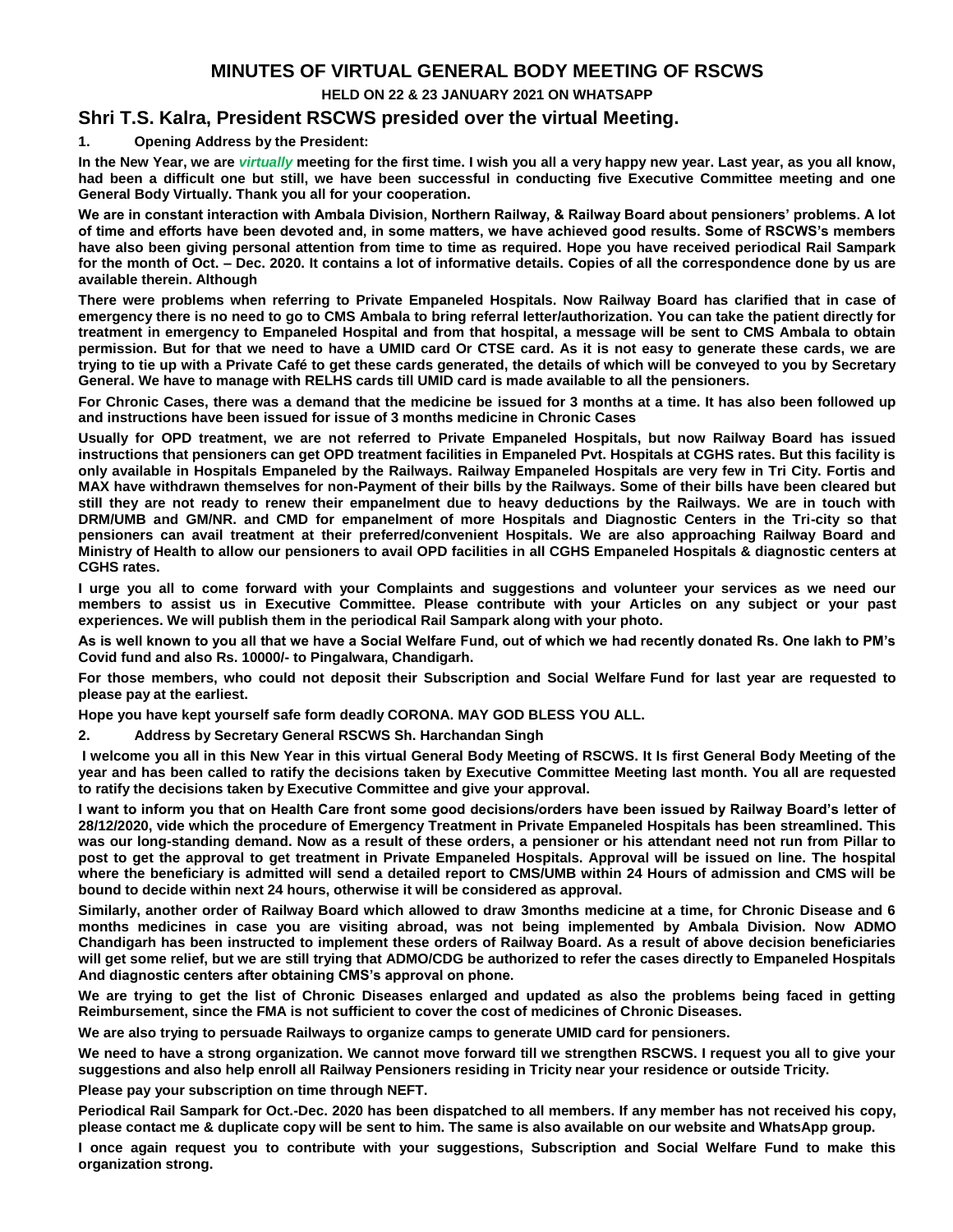**We have also donated Rs. 10000/- to Pingalwara Chandigarh recently out of our Social Welfare Fund.**

**Balance sheet for the year 2019-20 is presented for approval.**

**In the end I appeal to all to ratify the decision taken by Executive Committee Meeting on 17th Dec.2020.**

**3. Following proposals were unanimously approved by all the Members, as placed on the Agenda:**

**i) Balance sheet of RSCWS for the year 2019-20**

**ii) A) To constitute a "Core Committee" of RSCWS to act as Standing Committee for continuous interaction, consultation and decision on urgent and day to day important issues within the framework of the Constitution and Resolutions of the ECM & GBM comprising of a) Chairman. b) President, c) Secretary General, d) Joint Secretary General, e) Treasurer, f) Finance Secretary and g) Any other person or Member as Special Invitee.**

**iii) To nominate Sh. TPS Bhalla as Joint Secretary General RSCWS and to nominate Sh Navtej Singh (Site Adm. RSCWS.com) as a special Invitee to the Core Committee and the ECM/.**

**iv) To donate Rs.10,000/- from SWF (Social Welfare Fund) of RSCWS to the All India Pingalwara Charitable Society (Regd.) through its Branch Pingalwara at Palsora Sector 55 Chandigarh, where over 40 handicapped destitute patients are provided with proper care, treatment and separate room to each of them.**

**v) To intensify the campaign for better & patient friendly health care facilities for Railway Beneficiaries – especially Pensioners and Family Pensioners.** 

*vi)* **To honour Shri Sorabh Singh XEN NR Chandigarh with a Shawl and a Memento for his extra ordinary and exemplary gesture to help a Pensioner Trackman by giving Rs. 3 Lakhs from his personal savings on the eve of the marriage of Trackman's daughter, as he had not been paid his settlement dues by the Railways even 9 months after his retirement** *(due to officious negligence or the Lockdown etc.).*

*vii)* **A) To appeal to the Members to pay their Subscription for 2020-21 @ Rs.300 PA & Social Welfare Fund (SWF) @ Rs.500/- PA through Internet Banking or NEFT to credit the same in the account of Railway Senior Citizens Welfare Society" in Punjab & Sind Bank, Sector 7, Chandigarh, SB Account No. 08561000100242, IFSC Code PSIB 0000856.** 

**OR B) Members may pay their Subscription & SWF directly to the TREASURER RSCWS SH CP SINGH (MOB: NO. -98880 54477) AND GET THEIR (NEW/UPDATED) MEMBERSHIP CARD FROM HIM**

**4. Following suggestions were given by Shri TPS Bhalla, Sh. KP Singh & endorsed by Sh. R.K. Dutta & others**

**i) . A booklet containing all the important rules, processes, & procedures pertaining to Establishment, Pass and most importantly Medical orders may be compiled, got printed and distributed to all members.**

**ii) The names of the members, whose subscription and donations are received, during the last quarter should be published in the "Rail Sampark".**

**iii) Members, who have neither paid their subscription dues, nor attended GBM for long, should be contacted by sending personal letters to enquire about their welfare. If convenient they may be contacted personally as well.**

**iv) Possibility of having a permanent office of RSCWS may be explored.**

**v) The detailed medical presentations given during GBM should be published in Rail Sampark.**

**vi) While adding a member to a group, the admin should post brief introduction of the member/guest.**

**vii) . As a member of RSCWS every member must contribute in whatever field they can. We have enough talent available in RSCWS in all fields.** 

**viii) Barring Top Decision-Making EC members, all others be assigned the work they can comfortably handle without overburdening any one. The detailed distribution of work may be circulated to all.**

**5. Concluding Address by Shri T. S. Kalra President:**

**"Thanks to all the members for actively participating and getting the GBM conducted very successfully. On my part, I have all along been exhorting members to put forward their new suggestions; this aspect has since been fulfilled in this GBM; very fine. Next part is implementation of these suggestions for which active participation of members of sub-committees is called for. We will try to constitute more such committees in the next EC deliberations. But please give your names voluntarily for working on the suggestions given. That is easier said than done; very good proposals but also enough of efforts & time are required to carry these out. Hope you all will appreciate and forward your names to SG/HS for the needful. So far very well done and please keep it up. Good Luck.**

**6. Concluding Address by Shri G.S. Sethi Chairman RSCWS**

**Thank you very much for participating in this General Body Meeting of RSCWS in good numbers and approving the proposals of the Executive Committee. Hope you will all continue to give your full cooperation in future as well.** 

**With Best Wishes for good health and happiness in New Year.**

**7. Concluding and thanks giving message by the Secretary General RSCWS Sh. Harchandan Singh**

**I Thank you all for participating in the two-day Virtual General Body Meeting and for offering your good suggestions. We will discuss these suggestions soon in our Executive Committee Meeting and try to make arrangements to get these implemented and fix responsibilities. Suggestions are good but to implement these, we need cooperation of all of you and request you to volunteer your services in whatever way/field you can. I am thankful to Mr. Bhalla to have accepted the post of Joint Secretary General and give suggestions, and look forward to his support in implementing the same and appeal to all other members of Executive Committee and Non-Executive Committee members to come forward and volunteer themselves for implementation of these suggestions.**

**Only yesterday I have received a communication from CMS/UMB that ADMO/CDG has been authorized to deal with referral and Emergency cases, with the permission of CMS on phone, with post facto permission following it. We will try to pursue**